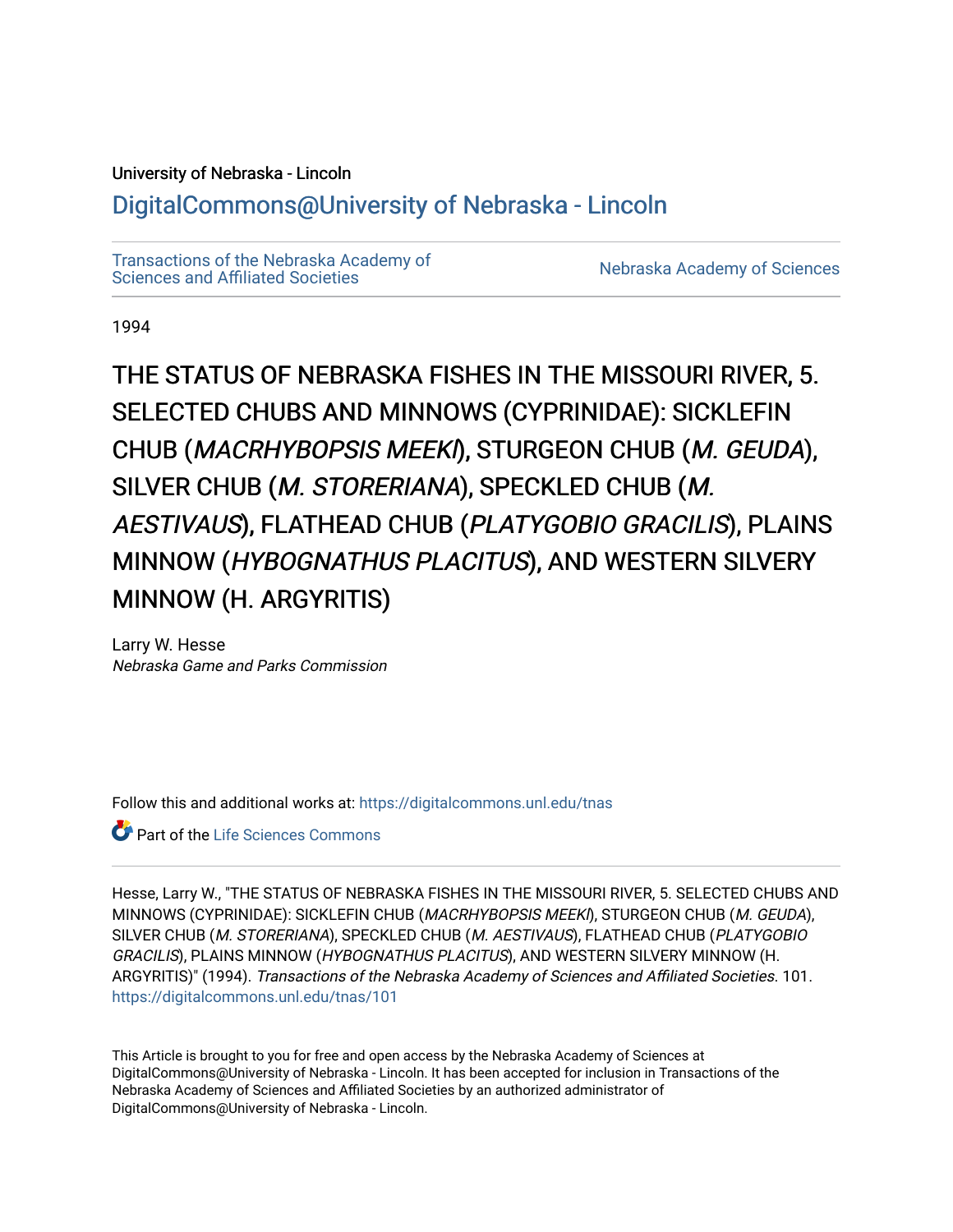#### THE STATUS OF NEBRASKA FISHES IN THE MISSOURI RIVER,

## 5. SELECTED CHUBS AND MINNOWS (CYPRINIDAE):

## SICKLEFIN CHUB *(MACRHYBOPSIS MEEKl),* STURGEON CHUB (M. *GEUDA),*  SILVER CHUB *(M. STORERIANA),* SPECKLED CHUB *(M. AESTIVAUS),*  FLATHEAD CHUB *(PLATYGOBIO GRACILIS),* PLAINS MINNOW *(HYBOGNATHUS PLACITUS),*  AND WESTERN SILVERY MINNOW (H. ARGYRITIS)

#### Larry W. Hesse

Nebraska Game and Parks Commission Box 934, Norfolk, Nebraska 68702

Federal Aid in Sport Fish Restoration, Dingell-Johnson Project, F-75-R-ll December 1993. Publication funded by Nebraska Game and Parks Commission.

#### *ABSTRACT*

Seven species of native Missouri River cyprinids have been reduced in abundance by 70 to 98%. Several have been extirpated from the reach upstream from Gavins Point Dam. The reasons for the decline are most likely the alteration of sediment dynamics due to dam construction, the elimination of bankful discharge, and the elimination of critical habitats, such as sandbars and off-channel areas.

## t t t

The minnow family is large, with more than 40 species occurring as natives in the Missouri River Basin; more than 30 species are native to Nebraska, and at least 21 can be found associated with the Missouri River main channel on Nebraska's border (Eddy and Underhill, 1980; Hesse et aI., 1989; Stasiak 1987). Native Nebraska minnows are more commonly found in streams than in lakes, and before the streams of the state were altered they may have been more numerous than any other fishes (Jones, 1963). Species with similar habits tended to be found together in guilds. Minnows are adapted to be carnivorous, herbivorous or detritovorous, and they served an important role in the transfer of solar energy up the trophic ladder in the Missouri River ecosystem (Fig. 1).

This paper presents the results of sampling effort carried out during the period of 1971-1993 to show the population trend for seven native cyprinids of the Missouri River in Nebraska. Some time will be allocated to a description of the future management requirements for these species.

# Sicklefin chub life history *(Macrhybopsis meeki)*

The earliest collection of sicklefin chubs was made by Meek (1892) from the Missouri River near Sioux City, Iowa. Subsequently they were again collected by Johnson (1942) from the Missouri Rivet and Morris (1960) from the Platte River. Although there is the possibility that these were misidentified (personal communication, Dr. Richard Stasiak, Professor, University of Nebraska at Omaha). Cross (1967) suggested that this species seemed so specialized for life in the large, silt-laden Missouri and lower Mississippi rivers that their survival might be threatened by impoundments and other modifications of habitat. Harlan and Speaker (1987) indicated that sicklefin chubs were rare at all sites, and their occurrence was restricted to the Missouri River, where they have been collected in Woodbury, Harrison, Pottawatamie, Mills and Fremont counties in Iowa. Bailey and Allum (1962) raised concern for this species in South Dakota because of the reduction in turbidity associated with impoundment. Pflieger and Grace (1987) determined that the species was more numerous in the lower Missouri River in Missouri in recent collections compared to two earlier periods (1940- 45 and 1962-72). However, their presence was restricted to the lowermost reaches of the Missouri River near the confluence with the Mississippi River. The historical range of the species was the mainstem of the Missouri River from Montana downstream to the Mississippi River, and down the Mississippi River to the Gulf. Their range has been disjointed due to dam construction. With the exception of small extant populations in Montana and in Missouri, they are now so rare that they may be in danger of extinction (Carter, 1983; Guillory, 1979; Werdon, 1993a).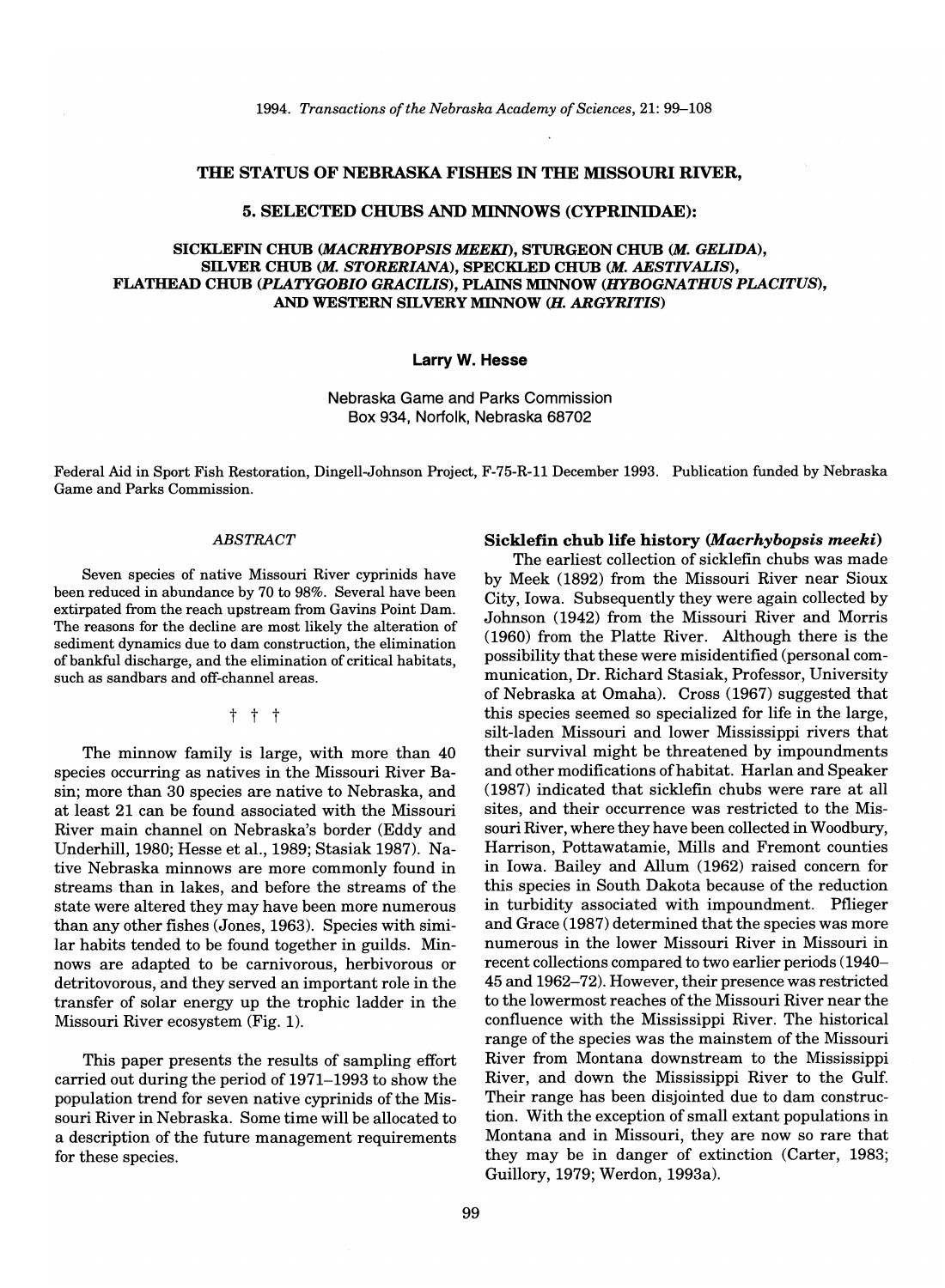

Figure 1. Map of the Missouri River showing the lowermost dams and unchannelized and channelized segments.

The sicklefin chub was very specialized for life in a large and turbid river. The animal's eyes are partially covered by skin and reduced in size to limit abrasion. It favors sandy bottoms in moderate current. It has taste buds on the outside of its head as well as numerous taste organs in its mouth, which are used to sort food from bottom soils (Pflieger, 1975). They most likely feed on aquatic insect larvae, and detritus consumed with them (Reigh and Elsen, 1979). The animal is thought to breed in the spring (Pflieger, 1975).

# **Sturgeon chub life history**  *(Macrhybopsis gelida)*

Sturgeon chubs were found in the Platte River in Nebraska by Everman and Cox (1896). Johnson (1942) found them in Bazile Creek near the Missouri River confluence, as well as throughout the Platte, Republican, Missouri and lower Elkhorn rivers. Bailey and Allum (1962) defined the difference in distribution of sturgeon and sicklefin chubs. The former replaced the latter in the upper Missouri River Basin; they were coinhabitants of the middle Missouri and were replaced by sicklefin chubs in the lower Missouri. They are not known to ascend either the Ohio or Mississippi rivers above the confluence with the Missouri River. Their range may be explained by their penchant for strong current over gravel rather than sand-silt. However, in recent collections in Missouri more sturgeon chubs were

collected in the lower than upper Missouri River within the state of Missouri (Pflieger and Grace, 1987). Cross (1967) found this species only in the Kansas, lower Smoky Hill and Missouri rivers. Those collected in the Kansas River were commonly found where the water was very shallow and the velocity high, which kept fine sediments from accumulating. Stewart (1980) noted that sturgeon chubs were found only in gravel deposits in the Powder River in Wyoming, and that they did not ascend the Powder above the Salt Creek, a source of high turbidity. As in the case of the sicklefin chub, sturgeon chubs have highly developed cutaneous sense organs extending over the entire head and onto the fins (Moore, 1950). Cross (1967) described this species to be highly adapted to life in large turbid rivers. The fish has a depressed head and slender body somewhat wedge-shaped and tapering tailward, all of which provides minimal resistance to flow and makes use of the current to hold the fish on the bottom. The small eyes are somewhat shielded against abrasion. Moreover it has epidermal keels on scales above the lateral line which may aid in the smooth dissipation of flow across its body (Cross, 1967). It is mostly carnivorous, consuming aquatic insect larvae (Reigh and Elsen, 1979; Stewart, 1980). Stewart (1980) reported the onset of spawning in sturgeon chubs during early June in the Powder River. The historical range of the sturgeon chub has been much reduced to such an extent that it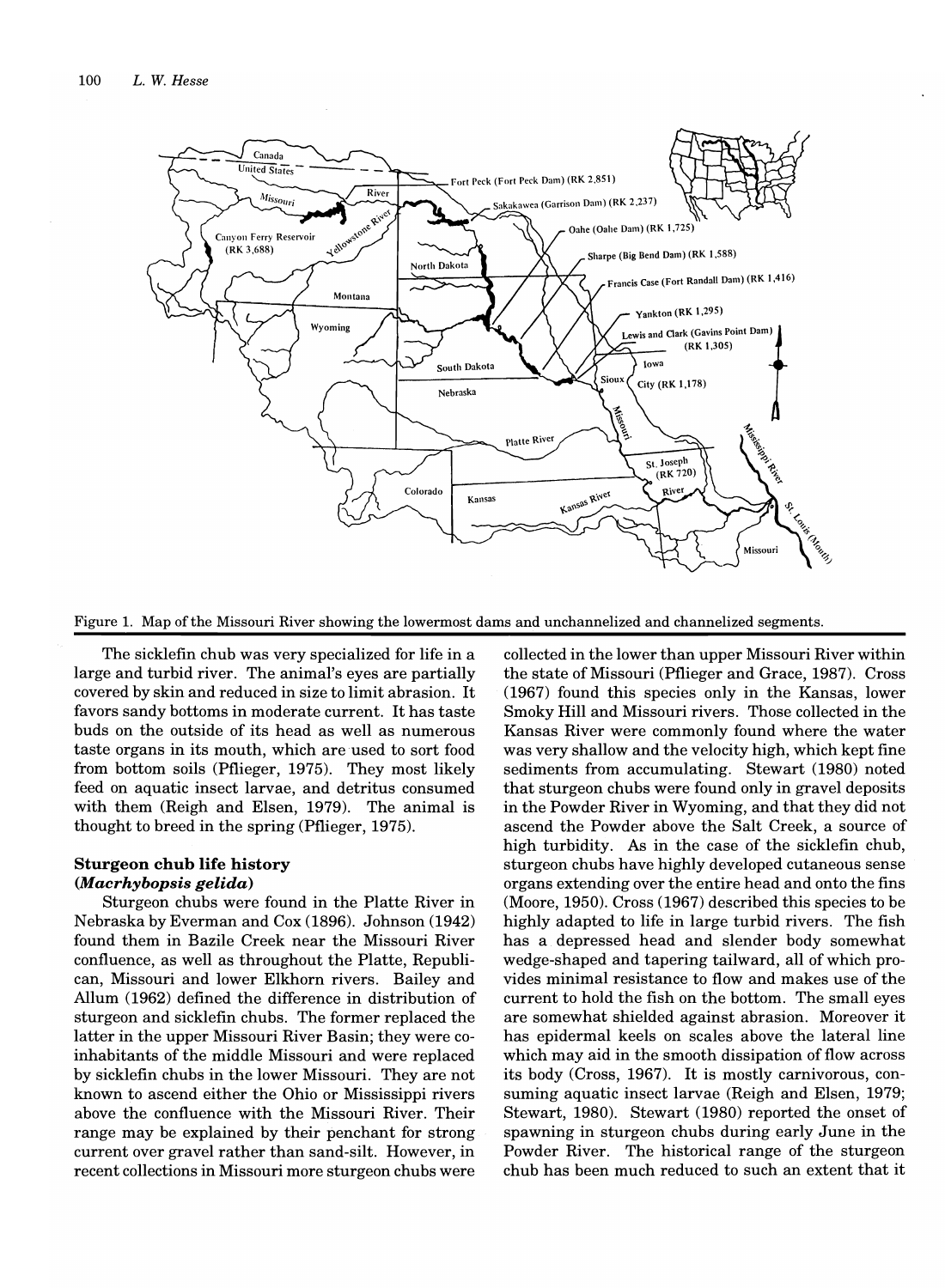may be in imminent danger of extinction (Guillory, 1979; Rowe, 1992; Stasiak, 1990; Werdon 1993b).

# Silver chub life history *(Macrhybopsis storeriana)*

Silver chubs have been reported to occur in the lower reaches of the Platte, Loup, Elkhorn, and Republican rivers as well as throughout the Missouri River in Nebraska (Jones, 1963). Pflieger (1975) called it one of the common and characteristic minnows of the Missouri and Mississippi rivers. Cross (1967) found it in the Kansas, Blue, Smoky Hill, Neosho, and Arkansas rivers, though it was only numerous in the Missouri River. Bailey and Allum (1962) indicated that the upstream limit of silver chubs was Lewis and Clark Lake. Unlike other native chubs, this one ascends the Mississippi River above the confluence with the Missouri River and is found in the Des Moines and Skunk rivers as well (Harlan and Speaker, 1987). However, they note that it is still most commonly found in semi-turbid rivers in strong current over sand and gravel bottoms. It has a better-developed sense of sight than sturgeon and sicklefin chubs and uses this ability to help locate food, which is typically zooplankton -and aquatic insect larvae. Pflieger (1975) suggested that it spawns in April and May.

Silver chubs increased in density in the Missouri River in Missouri from 1940-45 to 1962-72, but then declined again by 1978-83 (Pflieger and Grace, 1987). Little else has been published regarding the status of silver chub throughout its range. However, Parker et al. (1987) suggested that the animal was common in the western Lake Erie basin in the 1960s. More recent surveys suggest it is now rare in Canada. The decline has been linked to the disappearance of an important component in their diet, *Hexagenia* sp. (Parker et al., 1987).

# Speckled chub life history

# *(Macrhybopsis aestivalis)*

Nebraska collections indicate speckled chubs lived in the lower Platte, Loup, Elkhorn, Republican, and Blue rivers in addition to the Missouri River (Jones, 1963). It was quite common throughout the streams of southern Iowa from the Mississippi to the Missouri (Harlan and Speaker, 1987). Bailey and Allum (1962) did not find this species in South Dakota. Two subspecies of this fish have been identified in Kansas, one in the Missouri River and the eastern part of the Kansas River Basin, and the other in the Arkansas River and its western tributaries (Cross, 1967). Pflieger (1975) described the speckled chub as one of the common and characteristic minnows of the Missouri and Mississippi rivers. It lived in the open channels but in areas of elevated current where silt did not accumulate. It was associated with sand and small gravel (Cross, 1967; Pflieger, 1975).

Like other native chubs, it has a well developed external sensory system and unlike silver chubs must rely on these olfactory senses to feed. It feeds on aquatic insect larvae, crustaceans, and plant material (Pflieger, 1975). It is known to spawn during a protracted period from early May to late August, and eggs are semi-buoyant (Botrell et al., 1964). The animal is very short-lived  $(< 2$  years).

The status of the species within its range is not well defined, but Pflieger and Grace (1987) indicated that it increased in abundance from 1940-45 to 1978-83 in Missouri's portion of the Missouri River. They also determined that their density was much higher in the lowermost reaches of the Missouri River, declining as one collected farther north in Missouri. Winston et al. (1991) were able to document that speckled chubs were extirpated from the North Fork of the Red River upstream from a dam built in 1946, although they were numerous downstream from the dam.

# Flathead chub life history *(Platygobio gracilis)*

Jones (1963) notes that flathead chubs were found extensively throughout all river drainages in Nebraska except the Big Blue, Little Blue, and Hat Creek drainages. Pflieger (1975) called this fish one of the most abundant minnows in the Missouri and lower Mississippi rivers, and it did not ascend the Mississippi River above the confluence with the Missouri River, much like the sicklefin and sturgeon chubs. Harlan and Speaker (1987) noted that flathead chubs were historically found in the Missouri and tributaries including the Nodaway, Nishnabotna, Boyer, Soldier, Little Sioux, and Big Sioux rivers in Iowa. Bailey and Allum (1962) called this species the dominant minnow in the turbid and flowing waters ofthe Missouri River and the larger streams of the western half of South Dakota.

The flathead chub is a long-lived cyprinid, not reaching sexual maturity until age 2, while all have matured by age 4, and surviving to at least 10 years (Bishop, 1975). Spawning in Perry Creek, Iowa, took place from mid-July through mid-August (Martyn and Schmulbach, 1978). This same spawning period was found in Montana flathead chubs (Gould, 1985). Water temperature at spawning time was 18-25°C. The average number of mature eggs per female (1.0 mm or greater in diameter) was found to be 491 (Gould, 1985), while Martyn and Schmulbach (1978) found the average total number per female to be 4,974 eggs.

Gould (1985) found flathead chubs associating with western silvery minnows and plains minnows among other non-cyprinids. Pflieger and Grace (1987) noted that flathead chubs and plains minnows were by far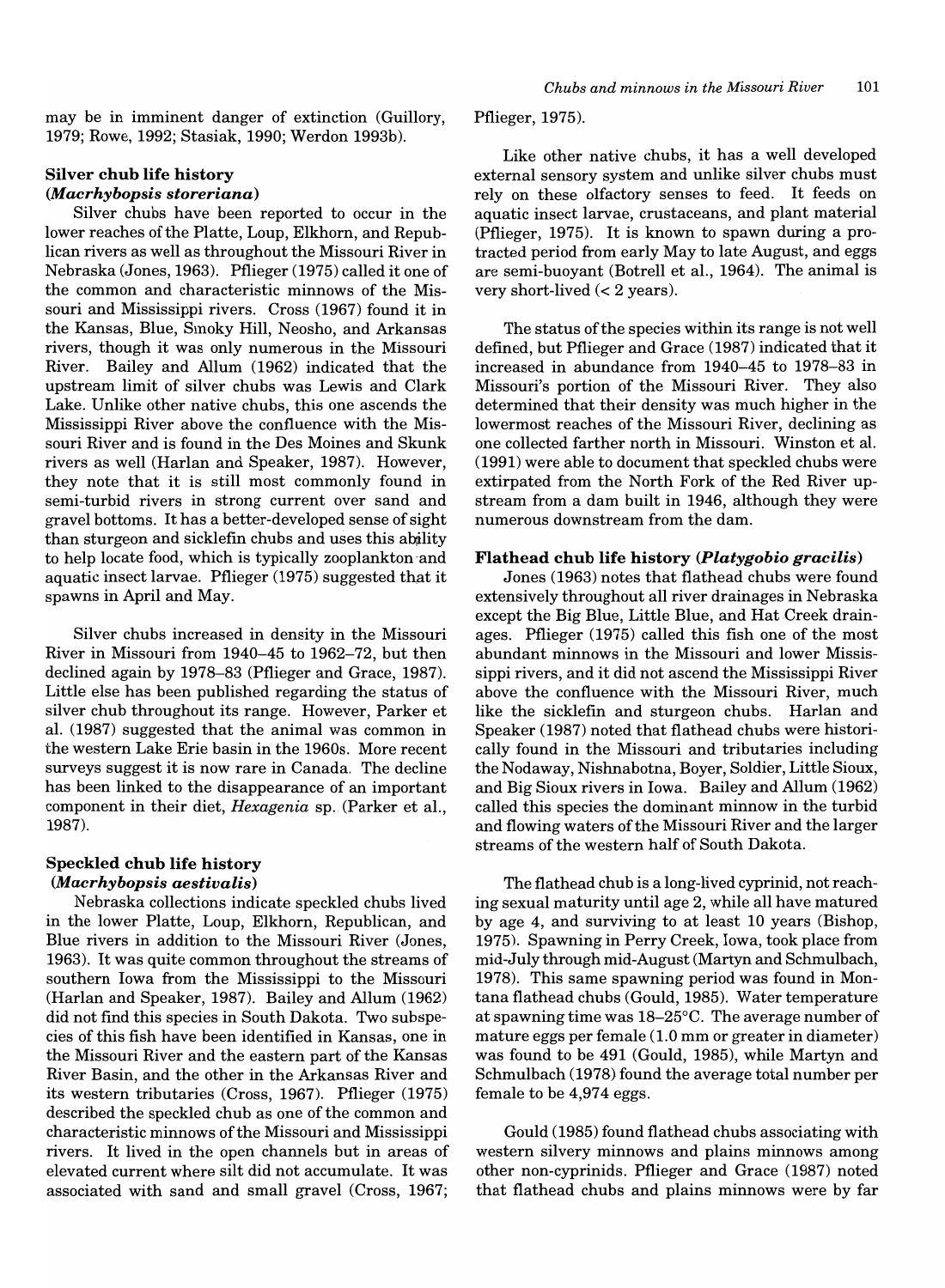# *102 L.* W. *Hesse*

the most numerous in the Missouri River in Missouri during 1940-45.

The flathead chub lives off the bottom more frequently than other native chubs (Pflieger, 1975), made possible by its large, powerful body and highly depressed head shape, allowing it to deflect current efficiently. It feeds mostly on terrestrial insects that fall into and drift with the flow of the river and to some extent on plant material. It has highly developed external sensory organs as the other native chubs and is highly tolerant of turbid conditions. It has declined dramatically in Missouri (Pflieger and Grace, 1987), but persists somewhat better in areas where it coexisted with sturgeon chubs, because flathead chubs are better adapted for sight feeding (Werdon, 1992).

# Plains minnow life history *(Hybognathus placitus)*

Pflieger (1975) stated that the plains minnow was the most abundant minnow in the upper Missouri River in Missouri and became somewhat less abundant downstream. Cross (1967) noted that this species "abounds in all large streams of Kansas that have broad beds of sand and shallow, braided flow."

Plains minnows colonize the margins of the main channel, where the current eddies and organic debris accumulates. The minnow's long, coiled intestine attests to the herbivorous diet. It has a thin-lipped crescent-shaped mouth designed to scoop up the thin layer of plants living at the water-substrate interface (Cross,1967). Cross (1967) noted that plains minnows are dietarily similar to the river carpsucker. The carpsucker seems to be better able to live in the presentday Missouri River because it obtains this food from deeper water, while the plains minnow was restricted to shallow sand bar habitat, which is now nearly gone from the river.

Plains minnows are short-lived, usually less than 2 years. Taylor and Miller (1990) determined that longevity was related to post-spawning mortality. They also found that spawning commenced during high or receding flows when photoperiod and water temperature was appropriate. In the case of the Cimarron River in Oklahoma, the peak time was during April through June. Taylor and Miller (1990) and Lehtinen and Layzer (1988) were able to correlate young-of-theyear occurrence with abrupt increases in spring discharge.

The status of the species is not well established across its range, but Winston and Taylor (1991) were able to demonstrate the near extirpation of plains minnows in a reach of the North Fork of the Red River with construction of a dam in 1946. Pflieger and Grace (1987) showed a decline in the abundance of plains minnows between 1940-45 and 1978-83 in the Missouri River in Missouri. He also showed fewer living in the lower reaches of the Missouri River in Missouri in 1978-83 than in the upper reaches.

# Western silvery minnow life history *(Hybognathus argyritis)*

The western silvery minnow, like the plains minnow, was widely distributed in Nebraska and in fact was thought to have even increased in abundance between 1890 and 1940 (Johnson, 1942; Jones, 1963). Pflieger (1975) noted that this fish was decidedly less abundant than the plains minnow in the Missouri River. He also noted that it was often found in schools with plains minnows and silver and flathead chubs. However, it is ecologically different from the plains minnow in that it is more commonly found in backwaters or protected areas where the current is low and the bottom is silty. A close relative, the western silvery minnow, was found to consume decaying plant material, diatoms, algae, and fungi (Whitaker, 1977).

Ozanne (1972) investigated the ecology of the silvery minnow in the Platte River in Nebraska but identified the samples as *Hybognathus nuchalis.* It is most likely that these were *Hybognathus argyritis,* since Pflieger (1975) lists the range of *H. nuchalis,* the central silvery minnow, as east of the Mississippi River. Indeed, the western silvery minnow was quite numerous in this early study on the Platte. Pflieger and Grace (1987) showed a decline in the abundance of western silvery minnows between 1940-45 and 1978- 83.

# **METHODS**

Tarred nylon seines have been used most effectively to capture small fishes from the Missouri River. For the most part, these seines have measured  $15.2 \times$ 1.8  $m \times 6.1$  mm mesh. The nets were equipped with a bag located in the center. A unit of effort has been one haul achieved by dragging the distal end in a onequarter circle with the other end firmly anchored to the bank. There were many circumstances that may have made this effort difficult to duplicate. Variable discharge and associated depth, depth of soft sediments, snags, etc. have all been encountered. However, the same method was attempted since at least 1971. Catchper-unit-effort (CPUE) will be discussed but percent composition was also useful to display the changing abundance of selected species. In nearly every instance fish were preserved in the field with formalin and returned to the laboratory for identification.

This paper reports on the status of seven species; many others have been collected, and these data must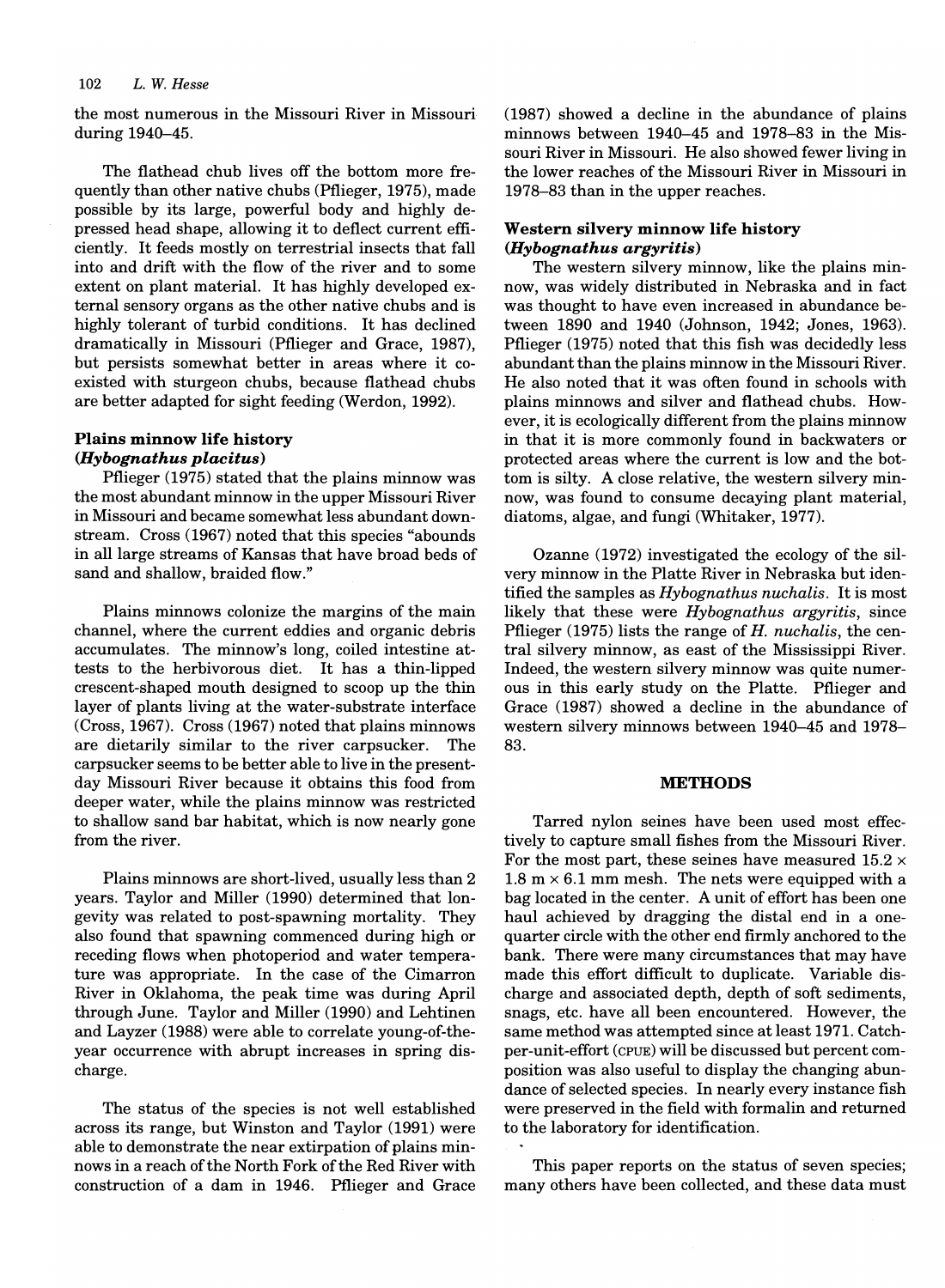be used in future reports.

#### **RESULTS**

More than 45,500 small fish have been seined in 1,648 seine hauls from the Missouri River adjacent to Nebraska between 1970 and 1993 (Fig. 1). The effect of Gavins Point Dam is clearly displayed in Table 1. The total CPUE declined from 16.1 to 24.8 to 41.2 fish/seine haul in the upper unchannelized, lower unchannelized, and channelized sections, respectively. Even if the 1970-75 data were not included, the channelized CPUE for 1986-93 was 28.2 fish/seine haul. The total CPUE for the period 1970-75 was 51.1 fish/seine haul. These differences were tested and most differences were significant, but seining effort was not easily standardized, as discussed previously. The magnitude of the differences should serve to demonstrate the changes in abundance of these small fish. Unchannelized reaches appear to have much higher quality riverine habitat than the channelized reach. It is apparent that other factors (i.e., hydrograph, water clarity, organic matter availability) are affecting fish abundance. Moreover, the short life span of most cyprinids might readily contribute to the high fluctuation observed in total cyprinid, annual CPUE (Table 1).

Kallemeyn and Novotny (1977) seined the same sandbar habitat in the upper unchannelized section in 1976. Total CPUE was 56.0 fish/seine haul, and they used a smaller seine. The 1983-93 total CPUE was down by 75%. Total CPUE in the lower unchannelized section in 1976 was 78.9, which was 69% higher than the CPUE in 1983-1993. The CPUE in 1976 in the channelized station was 54.7 (Kallemeyn and Novotny, 1977), which was similar to the CPUE we found in 1970-75 (51.1 fish/ seine haul).

The sicklefin, sturgeon, flathead, and speckled chubs appear to have been extirpated from the Missouri River upstream from Lewis and Clark Lake. They were not collected in 1983-93, and they were also not represented in the seine samples acquired in 1976 in this reach (Kallemeyn and Novotny, 1977). Silver chubs were collected in this reach in 1983, 1986, 1987, and 1991. Plains and silvery minnows were collected in 1985 and 1989. In every instance these species represented less than 1% of the total catch (Table 2). They should be classified as very rare.

Sicklefin, sturgeon, flathead, and speckled chubs were not collected in the lower unchannelized reach (downstream from Gavins Point Dam) in 1983-93 nor in 1976 (Kallemeyn and Novotny, 1977). Silver chubs were collected in 1986 and 1989, and in 1976 but in minute numbers. Plains and silvery minnows were collected in 1983, 1984, 1985, and 1986 but not in 1976. In each instance that these minnows were collected, they comprised less than  $1\%$  of the total catch (Table 2). These three species should be considered very rare in the lower unchannelized reach.

One sicklefin and one sturgeon chub were collected in the Missouri River in the far southeastern corner of

Table 1. All fish seined from the upper unchannelized, lower unchannelized and channelized reaches of the Missouri River in Nebraska.

|        |                   |     | <b>Upper unchannelized</b> |                   |     | Lower unchannelized |        | <b>Channelized</b> |             |  |
|--------|-------------------|-----|----------------------------|-------------------|-----|---------------------|--------|--------------------|-------------|--|
|        | <b>Fish Hauls</b> |     | <b>CPUE</b>                | <b>Fish Hauls</b> |     | <b>CPUE</b>         |        | <b>Fish Hauls</b>  | <b>CPUE</b> |  |
| 1970   |                   |     |                            |                   |     |                     | 1,966  | 73                 | 26.9        |  |
| 1971   |                   |     |                            |                   |     |                     | 7,410  | 90                 | 82.3        |  |
| 1974   |                   |     |                            |                   |     |                     | 7,811  | 140                | 55.8        |  |
| 1975   |                   |     |                            |                   |     |                     | 1,164  | 56                 | 20.8        |  |
| 1983   | 1,847             | 102 | 18.1                       | 1,484             | 63  | 23.6                |        |                    |             |  |
| 1984   | 2,182             | 139 | 15.7                       | 1,110             | 89  | 12.5                |        |                    |             |  |
| 1985   | 2,816             | 228 | 12.4                       | 1,954             | 115 | 17.0                |        |                    |             |  |
| 1986   | 709               | 93  | 7.6                        | 1,597             | 31  | 51.5                | 1,606  | 67                 | 24.0        |  |
| 1987   | 793               | 46  | 17.2                       | 876               | 22  | 39.8                | 2,369  | 109                | 21.7        |  |
| 1988   | 1,144             | 12  | 95.3                       | 199               | 22  | 9.1                 | 560    | 23                 | 24.3        |  |
| 1989   | 202               | 9   | 22.4                       | 842               | 9   | 93.6                | 995    | 21                 | 47.4        |  |
| 1990   | 492               | 13  | 37.9                       | 621               | 4   | 155.3               | 616    | 14                 | 44.0        |  |
| 1991   | 291               | 4   | 72.8                       |                   |     |                     | 1,119  | 18                 | 62.2        |  |
| 1993   | 117               | 11  | 10.6                       | 219               | 4   | 54.8                | 447    | 21                 | 21.3        |  |
| Totals | 10,593            | 657 | 16.1                       | 8,902             | 359 | 24.8                | 26,063 | 632                | 41.2        |  |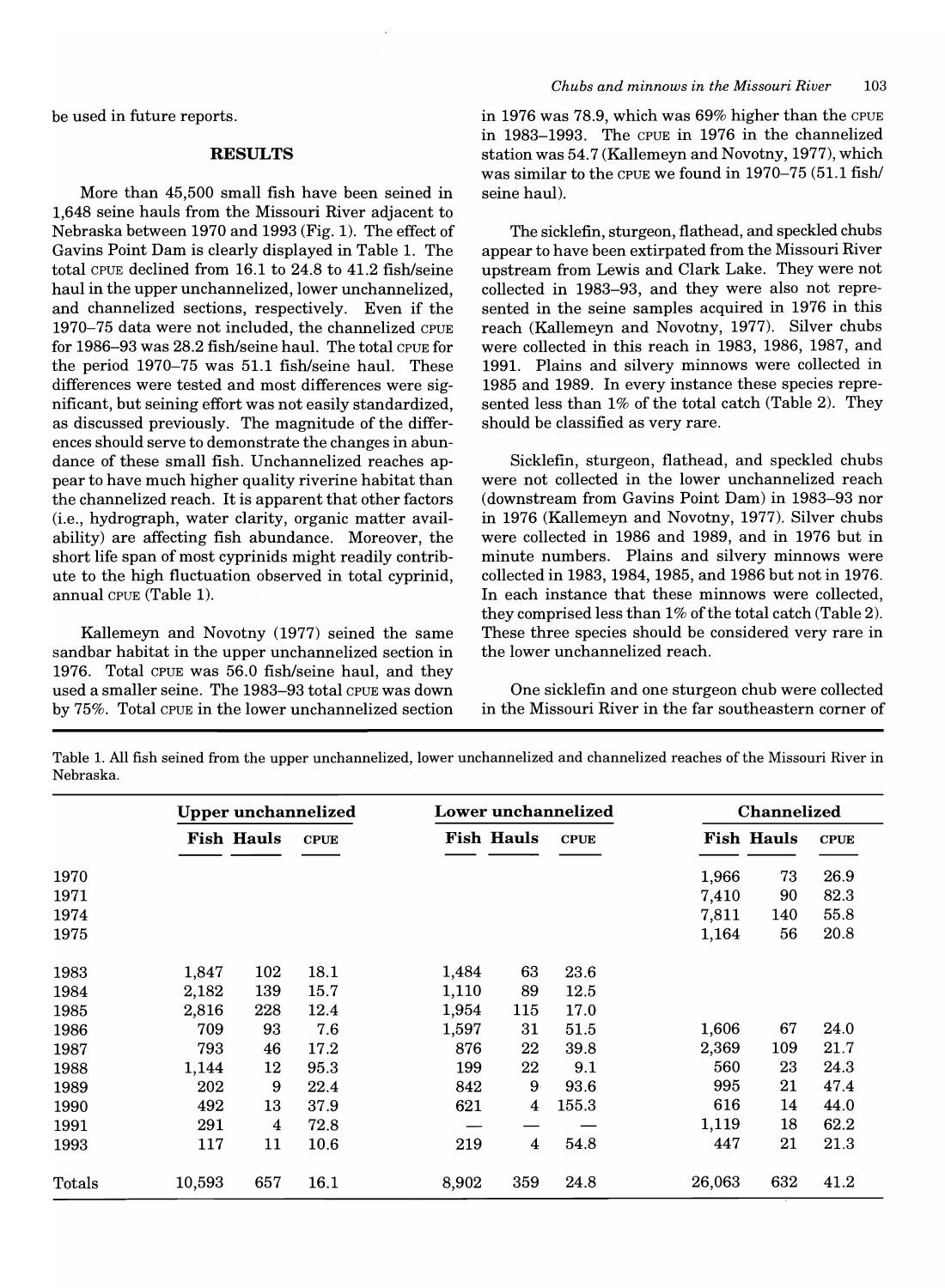Table 2. Percent composition of selected species seined during the period 1983-1993, in unchannelized sections of the Missouri River, Nebraska, and 1970-1993 for channelized sections.

|                |      |      |      |       |      |             | <b>Upper unchannelized</b> |      |      |      |      |  |
|----------------|------|------|------|-------|------|-------------|----------------------------|------|------|------|------|--|
| <b>Species</b> |      | 1983 | 1984 | 1985  | 1986 | 1987        | 1988                       | 1989 | 1990 | 1991 | 1993 |  |
| Sicklefin chub |      | 0.0  | 0.0  | 0.0   | 0.0  | 0.0         | 0.0                        | 0.0  | 0.0  | 0.0  | 0.0  |  |
| Sturgeon chub  |      | 0.0  | 0.0  | 0.0   | 0.0  | 0.0         | 0.0                        | 0.0  | 0.0  | 0.0  | 0.0  |  |
| Flathead chub  |      | 0.0  | 0.0  | 0.0   | 0.0  | 0.0         | 0.0                        | 0.0  | 0.0  | 0.0  | 0.0  |  |
| Silver chub    |      | 0.3  | 0.0  | 0.0   | 0.6  | 0.1         | 0.0                        | 0.0  | 0.0  | 0.3  | 0.0  |  |
| Speckled chub  |      | 0.0  | 0.0  | 0.0   | 0.0  | 0.0         | 0.0                        | 0.0  | 0.0  | 0.0  | 0.0  |  |
| Plains/Silvery |      | 0.0  | 0.0  | < 0.1 | 0.0  | 0.0         | 0.0                        | 0.5  | 0.0  | 0.0  | 0.0  |  |
|                |      |      |      |       |      |             | Lower unchannelized        |      |      |      |      |  |
| Sicklefin chub |      | 0.0  | 0.0  | 0.0   | 0.0  | 0.0         | 0.0                        | 0.0  | 0.0  | 0.0  | 0.0  |  |
| Sturgeon chub  |      | 0.0  | 0.0  | 0.0   | 0.0  | 0.0         | 0.0                        | 0.0  | 0.0  | 0.0  | 0.0  |  |
| Flathead chub  |      | 0.0  | 0.0  | 0.0   | 0.0  | 0.0         | 0.0                        | 0.0  | 0.0  | 0.0  | 0.0  |  |
| Silver chub    |      | 0.0  | 0.0  | 0.0   | 0.1  | 0.0         | 0.0                        | 0.1  | 0.0  | 0.0  | 0.0  |  |
| Speckled chub  |      | 0.0  | 0.0  | 0.0   | 0.0  | 0.0         | 0.0                        | 0.0  | 0.0  | 0.0  | 0.0  |  |
| Plains/Silvery |      | 0.6  | 0.1  | 0.1   | 0.3  | 0.0         | 0.0                        | 0.0  | 0.0  | 0.0  | 0.0  |  |
|                |      |      |      |       |      | Channelized |                            |      |      |      |      |  |
|                | 1970 | 1971 | 1974 | 1975  | 1986 | 1987        | 1988                       | 1989 | 1990 | 1991 | 1993 |  |
| Sicklefin chub | 0.0  | 0.0  | 0.0  | 0.0   | 0.0  | 0.0         | 0.2                        | 0.0  | 0.0  | 0.0  | 0.0  |  |
| Sturgeon chub  | 0.0  | 0.0  | 0.0  | 0.0   | 0.0  | 0.0         | 0.2                        | 0.0  | 0.0  | 0.0  | 0.0  |  |
| Flathead chub  | 2.2  | 1.9  | 2.4  | 0.0   | 0.2  | 0.0         | 0.0                        | 0.0  | 0.0  | 0.2  | 0.0  |  |
| Silver chub    | 16.7 | 7.8  | 6.9  | 6.8   | 3.5  | 1.3         | 0.5                        | 0.7  | 3.9  | 8.9  | 27.1 |  |
| Speckled chub  | 0.4  | 0.7  | 0.2  | 0.2   | 0.0  | 0.0         | 0.0                        | 0.1  | 0.2  | 1.0  | 0.2  |  |
| Plains/Silvery | 27.1 | 31.6 | 28.1 | 4.4   | 0.1  | $2.4\,$     | 0.4                        | 0.0  | 7.0  | 4.8  | 0.0  |  |

Table 3. The CPUE of flathead chubs, silver chubs, speckled chubs, plains and silvery minnows, seined from the Missouri River, Nebraska.

| <b>Species</b> | Location | Period  | <b>Effort</b> | No. sampled All fish |        | $\%$ | <b>CPUE</b> |
|----------------|----------|---------|---------------|----------------------|--------|------|-------------|
| Flathead       | chann.   | 1970–75 | 359           | 368                  | 18,351 | 2.00 | 1.03        |
| Flathead       | chann.   | 1986–93 | 273           | 5                    | 7,712  | 0.06 | 0.02        |
| Flathead       | unchann. | 1983-93 | 1,016         | $\mathbf 0$          | 19,495 | 0.00 | 0.00        |
| Silver         | chann.   | 1970–75 | 359           | 1,524                | 18,351 | 8.3  | 4.25        |
| Silver         | chann.   | 1986–93 | 273           | 344                  | 7,712  | 4.5  | 1.26        |
| Silver         | unchann. | 1983-93 | 1,016         | 16                   | 19,495 | 0.1  | 0.02        |
| Speckled       | chann.   | 1970–75 | 359           | 80                   | 18,351 | 0.4  | 0.22        |
| Speckled       | chann.   | 1986-93 | 273           | 14                   | 7,712  | 0.2  | 0.05        |
| Speckled       | unchann. | 1983–93 | 1,016         | $\mathbf{0}$         | 19,495 | 0.0  | 0.00        |
| Pln/Silv       | chann.   | 1970–75 | 359           | 5,121                | 18,351 | 28.0 | 14.26       |
| Pln/Silv       | chann.   | 1986–93 | 273           | 157                  | 7,712  | 2.0  | 0.58        |
| Pln/Silv       | unchann. | 1983-93 | 1,016         | 20                   | 19,495 | 0.1  | 0.02        |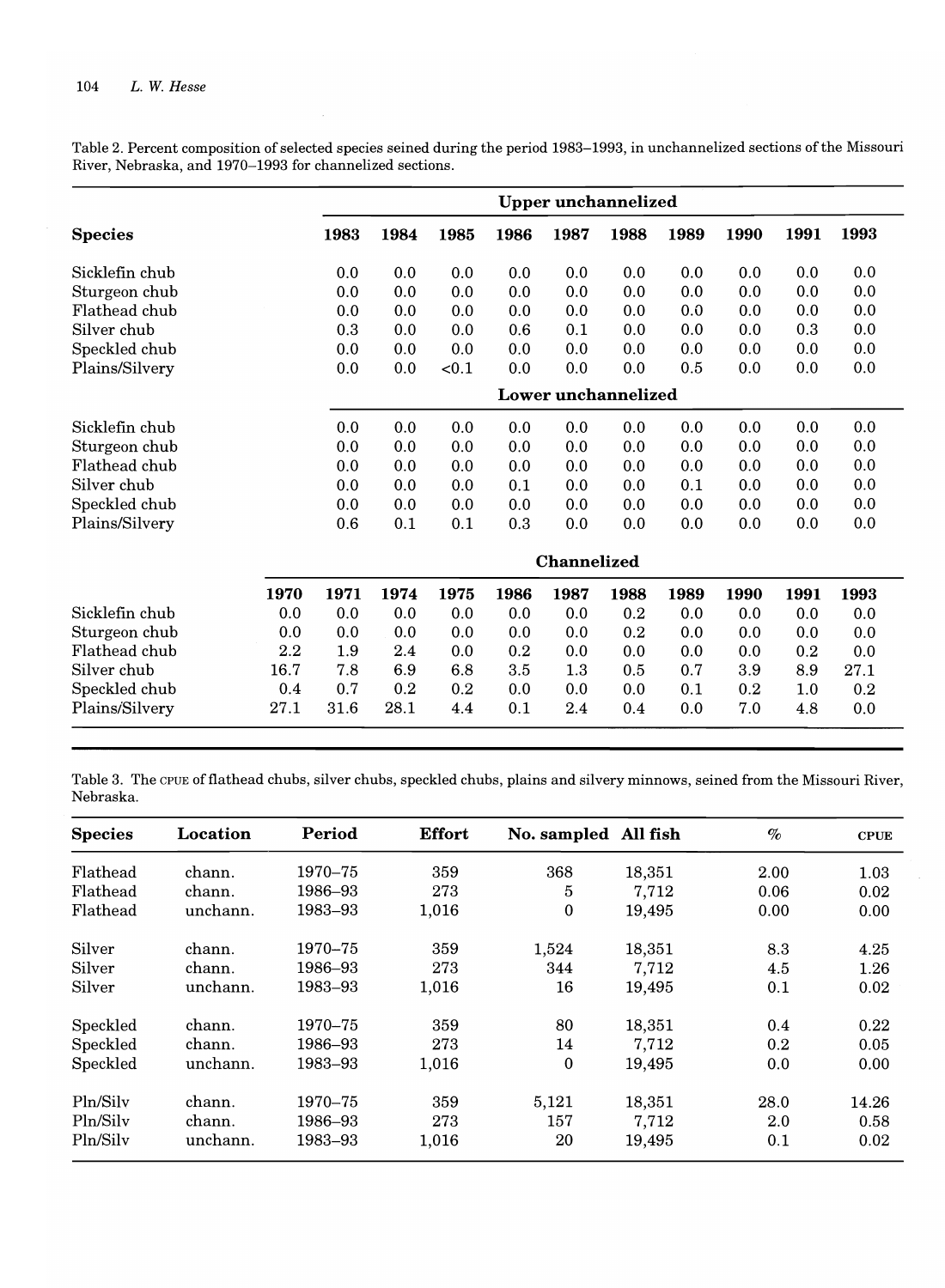Nebraska in 1988. They were the only specimens found among 26,063 small fish seined between 1970 and 1993. More of the other species have been collected from the channelized reach than fron the unchannelized sections, most probably because the numerous tributaries downstream from Sioux City, Iowa, have continued to bring in large quantities of sediment, thus maintaining a higher level of turbidity and organic matter. However, the percent of each of these species in the total seine catch has been very low since 1975 (Table 2). The silver chub has increased its share of the total sample during the last several years and even exceeded the percent composition from 1970-75 samplings. The plains and silvery minnows increased as well in 1990- 91 but did not approach the percent of sample taken in the 1970s. However, CPUE demonstrated that the actual density of these species was much lower in 1986- 93 than in 1970-75 (Table 3). CPUE was very low for all of these fish from the unchannelized section and declined for all of them between the 1970s and 1980s in the channelized section. Flathead chub relative abundance is down by 98%; silver chub by 70%; speckled chub by 77%, and plains and silvery minnows by 96% (Table 3).

Stasiak (1990) reported a catch of 3,600 cyprinids from the channelized Missouri River during 1989. Flathead chubs represented 0.4%, silver chubs were 2.4%, speckled chubs were 0.03%, and plains and western silvery minnows were 6.4% of his seine catch. This composition is not dramatically different from the percentage composition of my samples from the channelized reach in the 1986-93 period and are considerably lower than we found in the 1970-75 period, with the exception of flathead chub. The CPUE in Stasiak's (1990) study was higher for flathead chub and the two minnow species when compared with my 1986-93 results but considerably lower than my results for 1970-75, which also supports the conclusion that these species have declined during 1970-93. Moreover, though Stasiak (1990) collected over sand and gravel sites, he noted that in only several cases were samples taken behind wing dikes. All of my samples 1970-93 were taken behind wing dikes.

Altered conditions in the Missouri River have favored other species, while those listed in this paper have been unable to maintain their density relative to several other cyprinids. In particular the emerald shiner *(Notropis atherinoides)* has increased its share of the cyprinid population in the Missouri River. It has a wide tolerance for turbidity, or the lack of it, and is primarily a site feeder (Pflieger, 1975). It represented 17% of the catch of cyprinids in 1971-75 (Hesse and Wallace, 1976), but represented 69% of the cyprinids in Stasiak's (1990) seine hauls. However, in no way does this suggest that the species in this paper are not declining. CPUE clearly displays that fact.

Schainost seined at Nebraska City and Brownville (channelized section) during 1977 and 1978 (Reynolds, 1979). The seines used were smaller by nearly half than those used later, and as a result CPUE was not very comparable. However, percent composition for the species discussed in that paper is as follows: 5,616 total fish were seined, 2 sturgeon chubs (0.04%), 22 flathead chubs (0.4%), 250 silver chubs (4.5%), 33 speckled chubs (0.6%), and 1,623 plains and silvery minnows (28.9%). These data support the findings of our studies.

The earliest seine collections were made by Fisher (1962) in 1945 for the state of Missouri. His northernmost sampling station is Watson, Missouri, which was 8 km north of our collection site at Brownville, Nebraska. He used a very small seine that was only onefourth as long as the seines used in our studies. Therefore his catch would have to be multiplied by a factor of four to equalize effort. Fisher (1962) reported capturing 4,483 small fish in 46 seine hauls (97.5 fish/seine haul); with equalized effort it may have been nearly 390 fish/seine haul. Plains and silvery minnows dominated his catch (68.0%), flathead chubs followed at  $20.4\%$  of the catch, silver chubs represented only 1.0%, and speckled chubs were <0.1%. He captured 12 sicklefin chubs (0.3%) but no sturgeon chubs this far north in Missouri, although 23 were captured downstream. He did not capture any emerald shiners at the Watson site. The Missouri River in Missouri in 1945 had been "tamed" but the river was not under control. Without the benefit of upstream dams to control the largest of floods, these channel-control structures were constantly under attack by the river channel. It might be surmised that the fish community represented in Fisher's samples was close to pre-control, although some loss may have already begun to develop, since some habitats were most likely unavailable because of "river engineering." When even 1970 samples are compared to Fisher's data, the loss has been quite dramatic.

# The status of these species in other Nebraska streams.

The Nebraska Department of Environmental Quality (NDEQ) collected over 70,000 small fish in 350 stream sites across Nebraska (excluding the Missouri River) during 1984-88 (Bazata, 1991). Another tributary study was completed by Stallwood (1988). The NDEQ did not collect sturgeon chubs or sicklefin chubs anywhere in Nebraska streams, and Peters et al. (1989) collected one sturgeon chub and no sicklefin chubs from the lower Platte River. Rowe (1992) collected three sturgeon chubs from the lower Platte River in 1991. Additional records of sicklefin and sturgeon chubs were reported by Stasiak (1990). Flathead chubs were only 0.6% by composition and were collected in only 8.8% of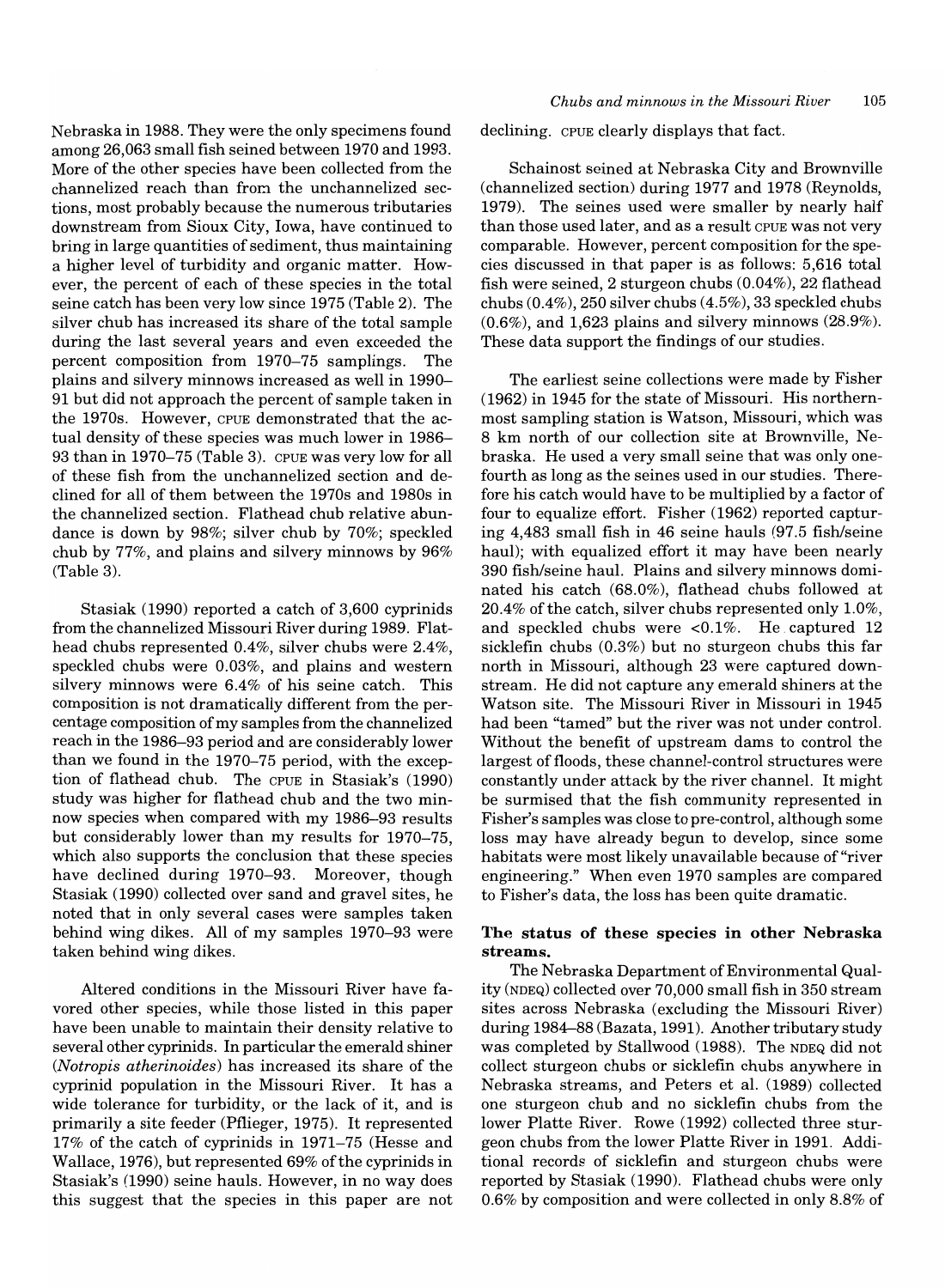#### *106 L.* W. *Hesse*

the streams sampled. Johnson (1942) reported that this species was found in all drainages in Nebraska except the Big and Little Blue rivers. Ozanne (1972) did not collect flathead chubs in the Platte River in 1970-71. Peters et aI. (1989) collected them in only 4% of 874 electrofishing grids in the lower Platte River. The NDEQ collected 4 (0.006% composition, 0.6% of streams) silver chubs, 12 (0.02% composition, 0.9% of streams) speckled chubs, 208 (0.3% composition, 2% of streams) plains minnows, and 182 (0.3% composition, 5.4% of streams) western silvery minnows (Bazata, 1991). Peters et aI. (1989) collected only 8 silver chubs (0.9% of 874 grids), 28 speckled chubs (3% of 874 grids), 473 plains minnows (9% of 874 grids), and 180 western silvery minnows (3% of 874 grids) from the lower Platte River. Ozanne (1972) did not collect silver chubs from the Platte River, but speckled chubs were 0.6% of the total sample. The western silvery minnow was 16.1% of this early Platte River study.

The lower Niobrara River was sampled with primacord in 1976-78 (Hesse et aI., 1979; Newcomb et aI., 1981); 3,083 flathead chubs (15.3% composition), 20  $(0.1\%)$  silver chubs, and 40  $(0.2\%)$  plains minnows were collected (Table 4). This survey was repeated in 1991; 105 flathead chubs (12.6% composition); 2 silver chubs (0.2%), and no speckled chubs or plains minnows were collected. Catch rate with an explosive may be a better indicator of population density because the explosive effort was easily duplicated, and fish response to primacord is independent of other factors (e.g., water quality). Flathead chubs were collected at the rate of nearly 31 fish per blast in 1976-78 but only 5 fish per blast in 1991. Silver chubs increased slightly during this period.

#### **Final** comments

All seven of these species were once important native inhabitants of the Missouri River ecosystem. They have declined in abundance by more than 98%. The sturgeon and sicklefin chubs face the very real likelihood of extinction. Flathead chub is not very much better off. The speckled and silver chubs are only slightly more secure. The plains and silvery minnows, considering their onetime high abundance, have declined precipitously. Although flathead chub, silver chub, speckled chub, and both minnow species are more numerous than either sturgeon or sicklefin chub, they have exhibited a very great reduction in density. State and or federal listing is the best hope to prevent these species from becoming as rare as sturgeon and sicklefin chubs. For that reason I recommend that these species should be listed as endangered in Nebraska and should be considered for national listing.

The demise of these species has most likely contributed to the demise of sauger, catfish, burbot, and sturgeon, among others. All of these fishes were adapted to life in a large, warm, and turbid river with numerous sandbars, backwaters, and snags. This description hardly defines the Missouri River of today. If these conditions are not recovered very soon, all of these species will become federally listed species. The best way to prevent this eventuality is to provide a small floodplain corridor from Fort Randall Dam downstream. The corridor can be flooded annually. Flooding, in the frequency and timing that historically occurred will result in a renewal of off-channel habitat, and sandbars. More organic matter will become available as a result of overbank flows. Sediment transport systems must be designed to restore the sediment balance in the reaches downstream from Fort Randall and Gavins Point dams. Each of these actions will increase turbidity, which will provide the necessary in-stream cover for all native Missouri River fishes that depended on cloudy water for protection from predation.

The temperature of the water discharged from Fort Randall Dam must be mixed, surface with bottom, in order to mitigate the photoperiod/temperature relationship which governed native fish reproduction. And, finally, the spring and early summer flood pulse must be resumed because it was the cue for most native Missouri River fishes to begin annual reproductive efforts.

Table 4. Relative abundance offlathead, silver and speckled chubs, and silvery and plains minnows in the lower Niobrara River near the confluence with the Missouri River during 1976–1978 (when 20,150 fish were caught, including other species) and 1991, when 833 fish of all species were caught. CPUE values are number of fish per 15.2 m of primacord.

|                        | 1976–1978   |                |         | 1991 |             |      |  |
|------------------------|-------------|----------------|---------|------|-------------|------|--|
|                        | <b>CPUE</b> | Number %       |         |      | CPUE Number | $\%$ |  |
| Flathead chub          | 30.73       | $(3,083)$ 15.3 |         | 5.00 | (105)       | 12.6 |  |
| Silver chub            | 0.03        | (20)           | 0.1     | 0.10 | (2)         | 0.2  |  |
| Speckled chub          | 0.0         | (0)            | 0.0     | 0.0  | (0)         | 0.0  |  |
| Plains/Silvery minnows | 0.06        | (40)           | $0.2\,$ | 0.0  | (0)         | 0.0  |  |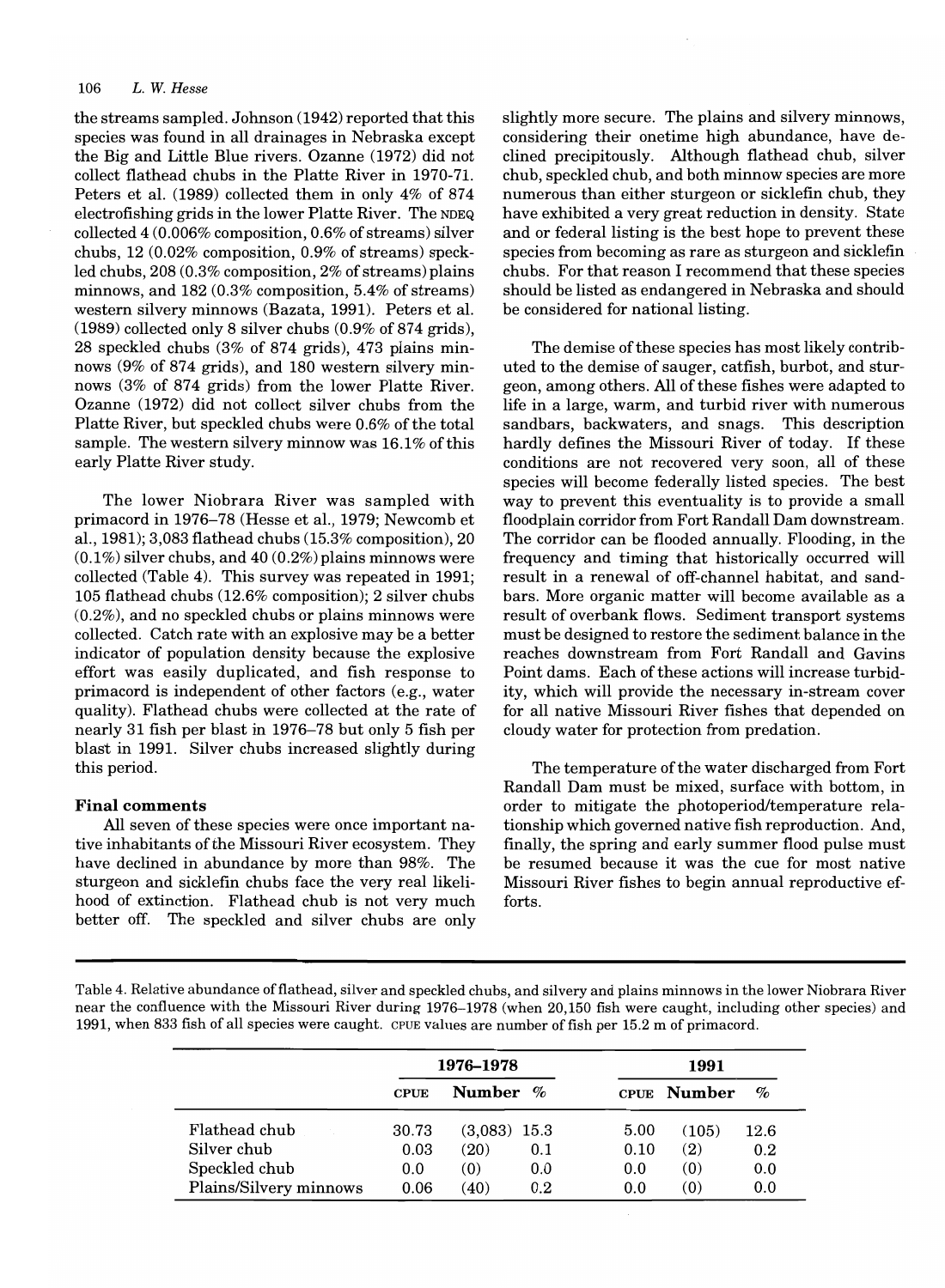#### **LITERATURE CITED**

- Bailey, R. M., and M.O. Allum. 1962. *Fishes of South Dakota.* Ann Arbor, Museum of Zoology Pub. No. 119, University of Michigan: 132 pp.
- Bazata, K. 1991. *Nebraska stream classification study.*  Lincoln, Nebraska Department of Environmental Quality.
- Bishop, F. G. 1975. Observations on the fish fauna of the Peace River in Alberta, Canada. *Canadian Field-Naturalist* 89: 423-430.
- Botrell, C. E., R. H. Ingersol, and R. W. Jones. 1964. Notes on the embryology, early development, and behavior of *Hybopsis aestivalis tetranemus. Transactions of the American Microscopical Society 83:*  391-399.
- Carter, F. A. 1983. Sicklefm chub in the Mississippi River bordering Arkansas. *Arkansas Academy of Science Proceedings* 37: 80.
- Cross, F. B. 1967. *Handbook of fishes of Kansas.*  Lawrence, University of Kansas, Museum of Natural History, Pub. No. 45: 357 pp.
- Eddy, S., and J.C. Underhill. 1980. *How to know the freshwater fishes.* Dubuque, Iowa, Wm. C. Brown Company Publishers: 215 pp.
- Everman, B. W., and U. O. Cox. 1896. *Report upon the fishes of the Missouri River Basin.* U.S. Fish Commission, 20: 325–429.
- Fisher, H. J. 1962. Some fishes of the lower Missouri River. *American Midland Naturalist* 68(2): 424- 429.
- Gould, W. 1985. Aspects of the biology of the flathead chub in Montana. *Great Basin Naturalist* 45(2): 332-336.
- Guillory, V. 1979. Distributional notes on some lower Mississippi River fishes. *Florida Scientist* 42(4): 248-250.
- Harlan, J. R., and E. B. Speaker. 1987. *Iowa fish and fishing.* Des Moines, Iowa, Department of Natural Resources: 323 pp.
- Hesse, L. W., and C. R. Wallace. 1976. *The effects of cooling water discharges from Fort Calhoun and Cooper nuclear stations on the fishes of the Missouri River.* Norfolk, Nebraska Game and Parks Commission, Final Report. Dingell-Johnson Project F-4-R: 378 pp.
	- -, G. Zuerlein, R. Vancil, L. Koziol, B. Newcomb, and L.A. Retelsdorf. 1979. *Niobrara-Missouri River fishery investigations.* Norfolk, Nebraska Game and Parks Commission, Nebraska Technical Series No.5.
		- --, J. C. Schmulbach, J. M. Carr, K. D. Keenlyne, D. G. Unkenholz, J. W. Robinson, and G. E. Mestl. 1989. Missouri River fishery resources in relation to past, present, and future stresses. *In:* D. P. Dodge (ed.) Proceedings of the International Large River Symposium. *Canadian Special Publication*

*of Fisheries and Aquatic Sciences* 106: 352-371

- Johnson, R. E., 1942. *The distribution of Nebraska fishes.* Ann Arbor, University of Michigan, M.S. Thesis.
- Jones, D. J. 1963. *A history of Nebraska's fisheries resources.* Lincoln, Nebraska Game and Parks Commission, Final Report, Dingell-Johnson Project F-4-R: 76 pp.
- Kallemeyn, L. W., and J. F. Novotny. 1977. *Fish and fish food organisms in various habitats of the Missouri River in South Dakota, Nebraska, and Iowa.*  Washington, D.C., U.S. Fish and Wildlife Service Pub. FWS/OBS 77/25: 100 pp.
- Lehtinen, S. F., and J. B. Layzer. 1988. Reproductive cycle of the plains minnow in the Cimarron River, Oklahoma. *Southwestern Naturalist* 33(1): 27-33.
- Martyn, H. A., and J .C. Schmulbach. 1978. Bionomics of the flathead chub. *Proceedings of the Iowa Academy of Sciences* 85(2): 62-65.
- Meek, S. E. 1892. A report upon the fishes of Iowa, based upon observations and collections made during 1889, 1890, and 1891. *Bulletin of the U.S. Fish Commission* 10: 217-248.
- Moore, G. A. 1950. The cutaneous sense organs of barbeled minnows adapted to life in the muddy waters of the Great Plains region. *Transactions of the American Microscopical Society* 69: 69-95.
- Morris, L. A. 1960. *The distribution offish in the Platte River, Nebraska.* Columbia, University of Missouri, M.A. Thesis.
- Newcomb, B., B. Stewart, J. Klammer, L. Rupp, L. Hutchinson, L. Schlueter, and L. W. Hesse. 1981. *Forage fish in the Niobrara River.* Norfolk, Nebraska Game and Parks Commission.
- Ozanne, R. L., Jr. 1972. *The ecology of the silvery minnow in the Platte River system of Buffalo County, Nebraska.* Unpublished paper, Biology Department, Kearney State College, Kearney, Nebraska. 36 pp.
- Parker, B., P. McKee, and R. R. Campbell. 1987. Status of the silver chub in Canada. *Canadian Field-Naturalist* 101(2): 190-194.
- Peters, E. J., R. S. Holland, M. A. Callam, and D. L. Bunnell. 1989. *Platte River suitability criteriahabitat utilization, preference and suitability index criteria for fish and aquatic invertebrates in the lower Platte River.* Lincoln, Nebraska Game and Parks Commission, Nebraska Technical Series No. 17.
- Pflieger, W. L. 1975 .. *The fishes of Missouri.* Jefferson City, Missouri Department of Conservation: 343 pp.
- -, and T. B. Grace. 1987. Changes in the fish fauna of the lower Missouri River, 1940-1983. *In:*  W. J. Matthews and D. C. Heins (eds.) *Community and evolutionary ecology of North American stream fishes.* Norman, University of Oklahoma Press: 166-181